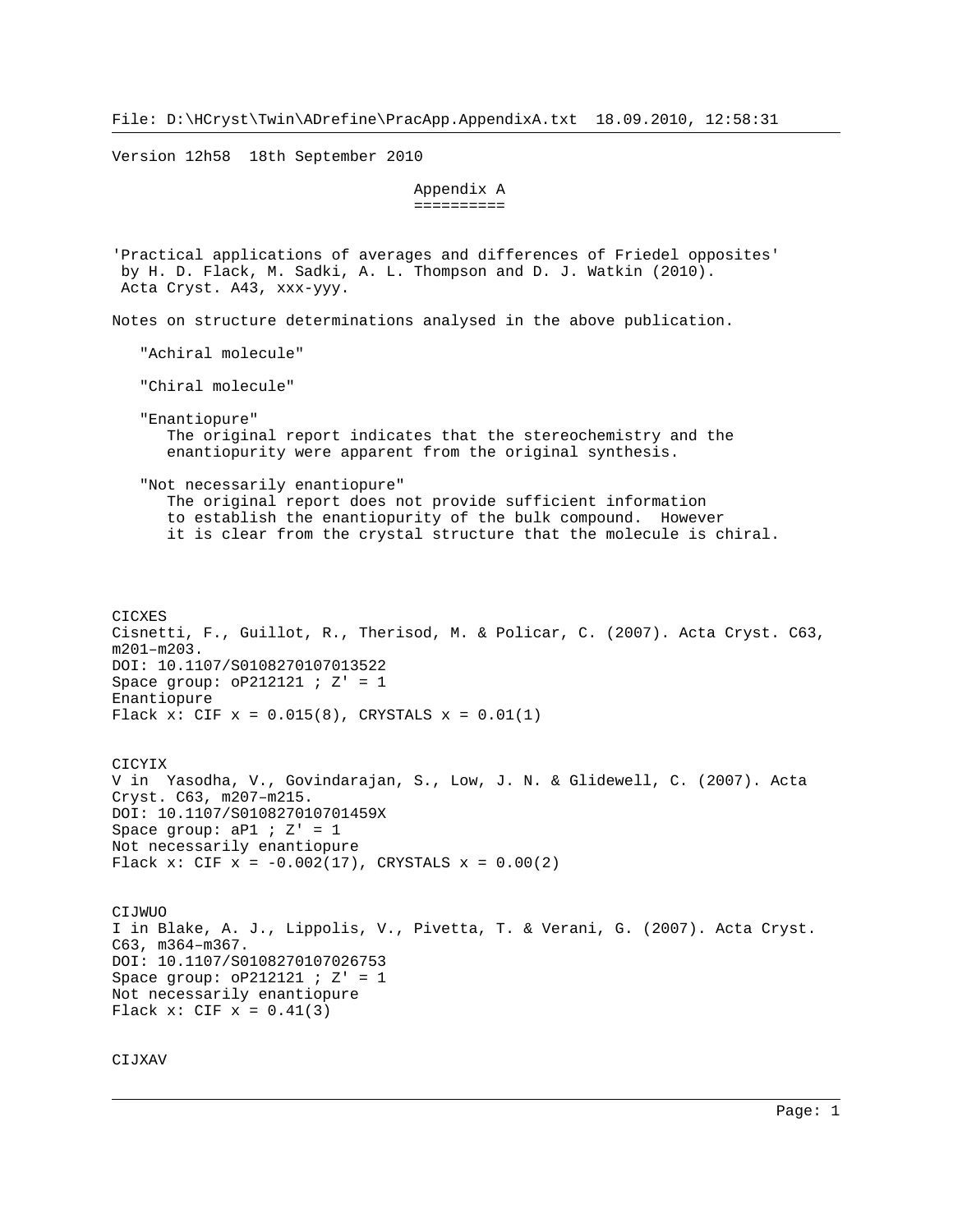File: D:\HCryst\Twin\ADrefine\PracApp.AppendixA.txt 18.09.2010, 12:58:31 II in Blake, A. J., Lippolis, V., Pivetta, T. & Verani, G. (2007). Acta Cryst. C63, m364–m367. DOI: 10.1107/S0108270107026753 Space group:  $oP212121$  ;  $Z' = 1$ Not necessarily enantiopure 3932 refs; 3205 > 3s(I); 1186 pairs Flack x: CIF  $x = 0.00(3)$ , CRYSTALS  $x = 0.017(29)$ CIKCUV Guzei, I. A., Keter, F. K., Spencer, L. C. & Darkwa, J. (2007). Acta Cryst. C63, o481–o483. DOI: 10.1107/S0108270107031952 Space group: oPna21 ; Z' =1 Achiral molecule Flack x: CIF  $x = -0.05(4)$ , CRYSTALS  $x = -0.05(4)$ DOPKID Harvey, J. S., Malcolmson, S. J., Dunne, K. S., Meek, S. J., Thompson, A. L., Schrock, R. R., Hoveyda, A. H. & Gouverneur, V. (2009). Angew. Chem., Int. Ed., 48, 762-766. DOI: 10.1002/anie.200805066 Space group:  $mP21$  ;  $Z' = 1$ Enantiopure Flack  $x:$  CRYSTALS  $x = -0.08(6)$ EDUZOT Zhang, C.-N. & Zheng, Y.-F. (2007). Acta Cryst. E63, o3310. DOI: 10.1107/S1600536807030255 Space group:  $mP21$  ;  $Z' = 1$ Not necessarily enantiopure 1839 refs; 1734 > 3s(I); 854 pairs Flack x: CIF  $x = 0.04(6)$ , CRYSTALS  $x = 0.047(63)$ EZEQAB Chauvin, A.-S., Bernardinelli, G. & Alexakis, A. (2004). Tetrahedron Asymmetry, 15, 1857–1879. DOI: 10.1016/j.tetasy.2004.04.031 Space group:  $oP212121$  ;  $Z' = 1$ Enantiopure Flack  $x: CIF x = -0.03(11)$ There are numerous typographical errors in this paper communicated to us by one of the authors (GB. HDF has a document containing rectifications to the crystallographic part of this paper. Intensity data in an unsuitable format for use in CRYSTALS. GIHDAD Wang, B.-T., Luo, S.-P., Yue, H.-D., Wang, L.-P. & Xu, D.-Q. (2007). Acta Cryst. E63, o2786. DOI: 10.1107/S1600536807020594 Space group:  $aPI$  ;  $Z' = 1$ Chiral molecule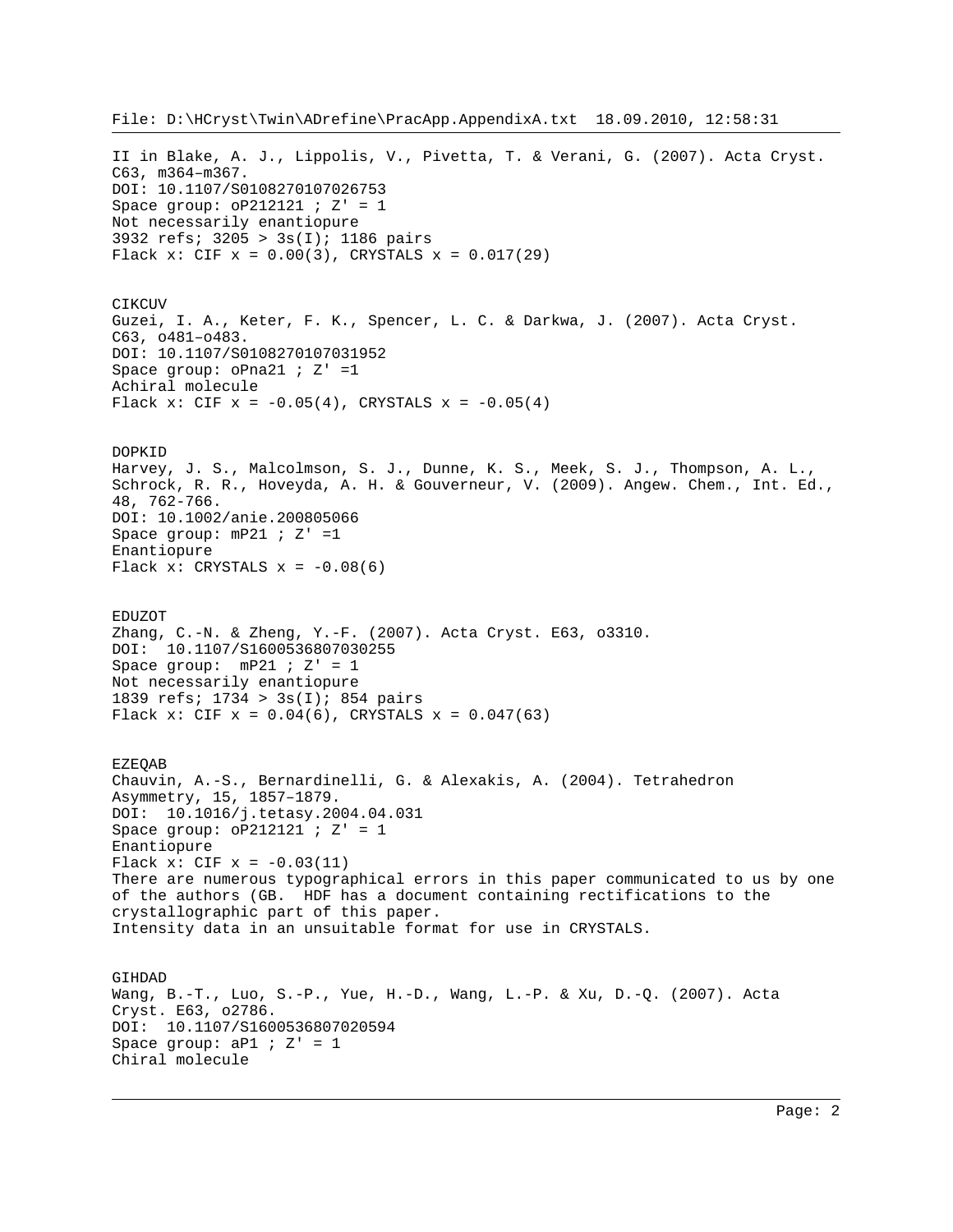Flack x: CIF  $x = 0.062(1)$ , CRYSTALS  $x = 0.05(1)$ GIHKEO Gowda, B. T., Usha, K. M., Kozisek, J., Tokarcik, M. & Fuess, H. (2007). Acta Cryst. E63, m1739–m1740. DOI: 10.1107/S1600536807025184 Space group:  $mC2$  ;  $Z' = 1$ Not necessarily enantiopure Flack x: CIF  $x = -0.018(12)$ , CRYSTALS  $x = -0.01(1)$ KEXYOC Ia in Wardell, S. M. S. V., de Souza, M. V. N., Wardell, J. L., Low, J. N. & Glidewell, C. (2007). Acta Cryst. B63, 101–110. DOI: 10.1107/S0108768106041358 Space group:  $mCc$  ;  $Z' = 1$ Not necessarily enantiopure Flack  $x: CIF$   $x=-0.05(5)$ Intensity data do not appear to agree with the structure. Refinement of the intensity data against the published structure gives an R = 56%. Wrote to correspondence author C. Glidewell. Consequently the analysis of intensities in FB2008 and the current paper refer to the intensity data of the structure which has been deposited as being compound Ia, KEXYOC whereas it may be the data of some other compound. Of course structural information drawn from the paper and the cif do refer to Ia KEXYOC. The CIF and the intensity data may well refer to different compounds. METSIO Tooke, D. M., Zijp, E. J., van der Vlugt, J. I., Vogt, D. & Spek, A. L. (2007). Acta Cryst. E63, m86–m88. DOI: 10.1107/S1600536806052044 Space group:  $mP21$  ;  $Z' = 4$ Enantiopure Flack x: CIF  $x = -0.021(3)$ Structure fails to refine easily. METWIS Li, H.-Y., Huang, F.-P., Jiang, Y.-M. & Ng, S. W. (2007). Acta Cryst. E63, m219–m220. DOI: 10.1107/S1600536806053529 Space group:  $aPI$  ;  $Z' = 1$ Enantiopure Flack x: CIF  $x = 0.010(10)$ , CRYSTALS  $x = 0.04(2)$ MOKXEQ02 Thompson, A. L., Watkin, D. J., Gal, Z. A., Jones, L., Hollinshead, J., Jenkinson, S. F., Fleet, G. W. J. & Nash, R. J. (2008). Acta Cryst., C64, o649-o652. DOI: 10.1107/S0108270108037086 Space group:  $mc2$  ;  $Z' = 1$ Enantiopure Flack  $x:$  CRYSTALS  $x = -0.017(17)$ 

File: D:\HCryst\Twin\ADrefine\PracApp.AppendixA.txt 18.09.2010, 12:58:31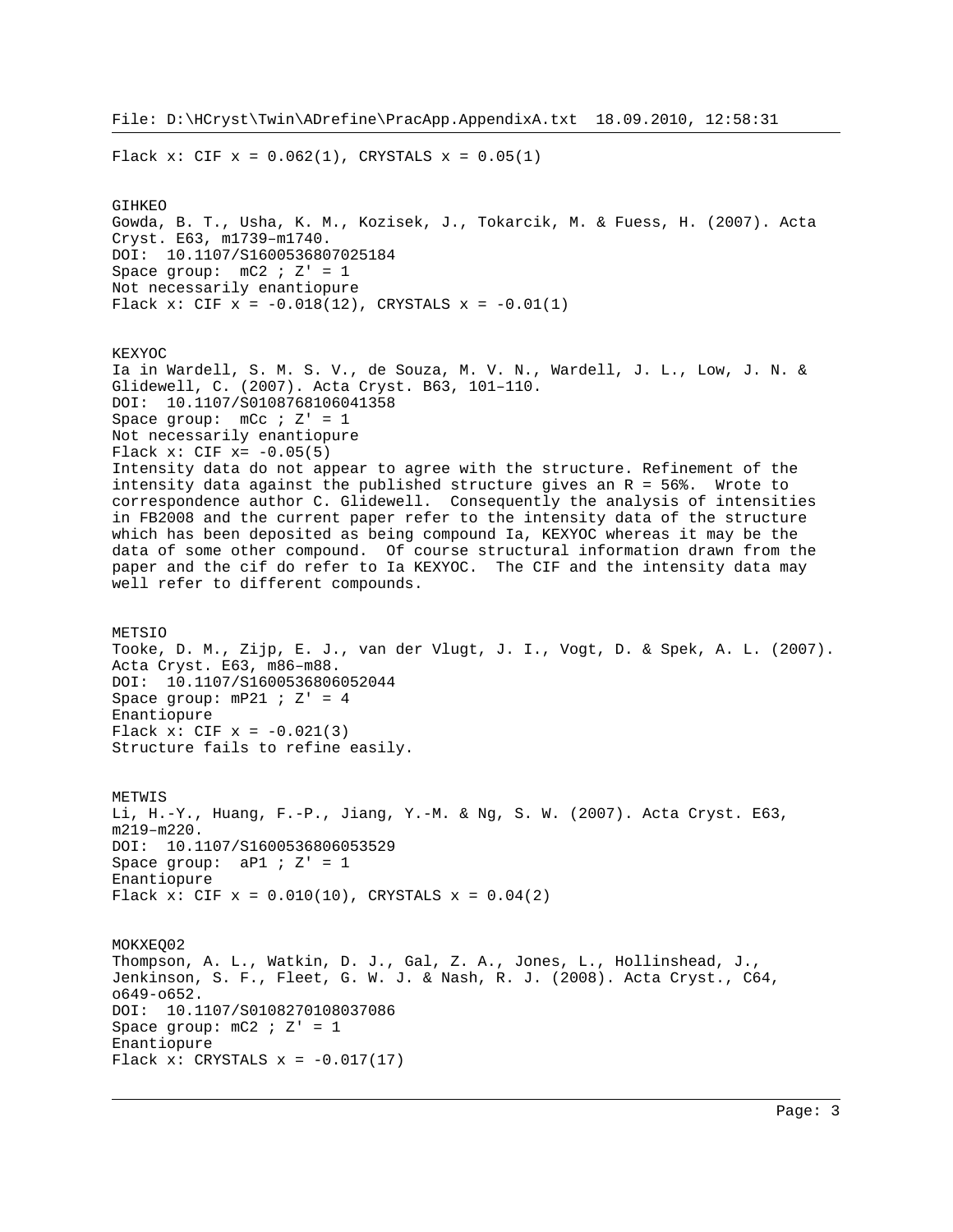```
PEFXII
Kuendig, E. P., Datta Chaudhuri, P., House, D. & Bernardinelli, G. (2006).
Angew. Chem. Int. Ed. 45, 1092–1095.
DOI: 10.1002/anie.200502688
Space group oP212121 ; Z' = 2Not necessarily enantiopure
Flack x: CIF x = -0.01(2)Intensity data in an unsuitable format for use in CRYSTALS.
PIFDOY
Fu, D.-W. & Zhao, H. (2007). Acta Cryst. E63, m1630.
DOI: 10.1107/S1600536807021654
Space group: oP212121 ; Z' = 4Not necessarily enantiopure
Flack x: CIF x = 0.011(19), CRYSTALS x = 0.04(2)RIGHEV
Gainsford, G. J., Lensink, C. & Falshaw, A. F. (2007). Acta Cryst. C63,
m331–m334.
DOI: 10.1107/S0108270107026170
Space group: mP21 ; Z' = 2Enantiopure
Flack x: CIF x = 0.05(3), CRYSTALS x = 0.07(3)Structure is disordered and the disorder is incompletely modelled.
RIGMAW
Cunico, W., Gomes, C. R. B., Wardell, S. M. S. V., Low, J. N. & Glidewell, C.
(2007). Acta Cryst. C63, o411–o414.
DOI: 10.1107/S0108270107022913
Space group: oP212121 ; Z' = 2 (one enantiomer S, the other R)
Chiral racemate
Flack x: CIF x = -0.02(6)RIHMUR
Abbasi, A., Habibian, M. & Sandstrom, M. (2007). Acta Cryst. E63, m1904.
DOI: 10.1107/S1600536807027912
Space group: oP212121 ; Z' = 1
Not necessarily enantiopure
Flack x: CIF : x = -0.02(3), CRYSTALS x = -0.02(3)SEZPUJ
Moskalev, N. V., Gribble, G. W. & Jasinski, J. P. (2007). Acta Cryst. E63,
o1279–o1281.
DOI: 10.1107/S1600536807005764
Space group: aP1 ; Z'=3
Not necessarily enantiopure
7146 refs; 2530 > 3s(I); 335 pairs all h0l
Flack x: CIF x = 0.12(11), CRYSTALS x = 0.483(235)Structure is disordered.
```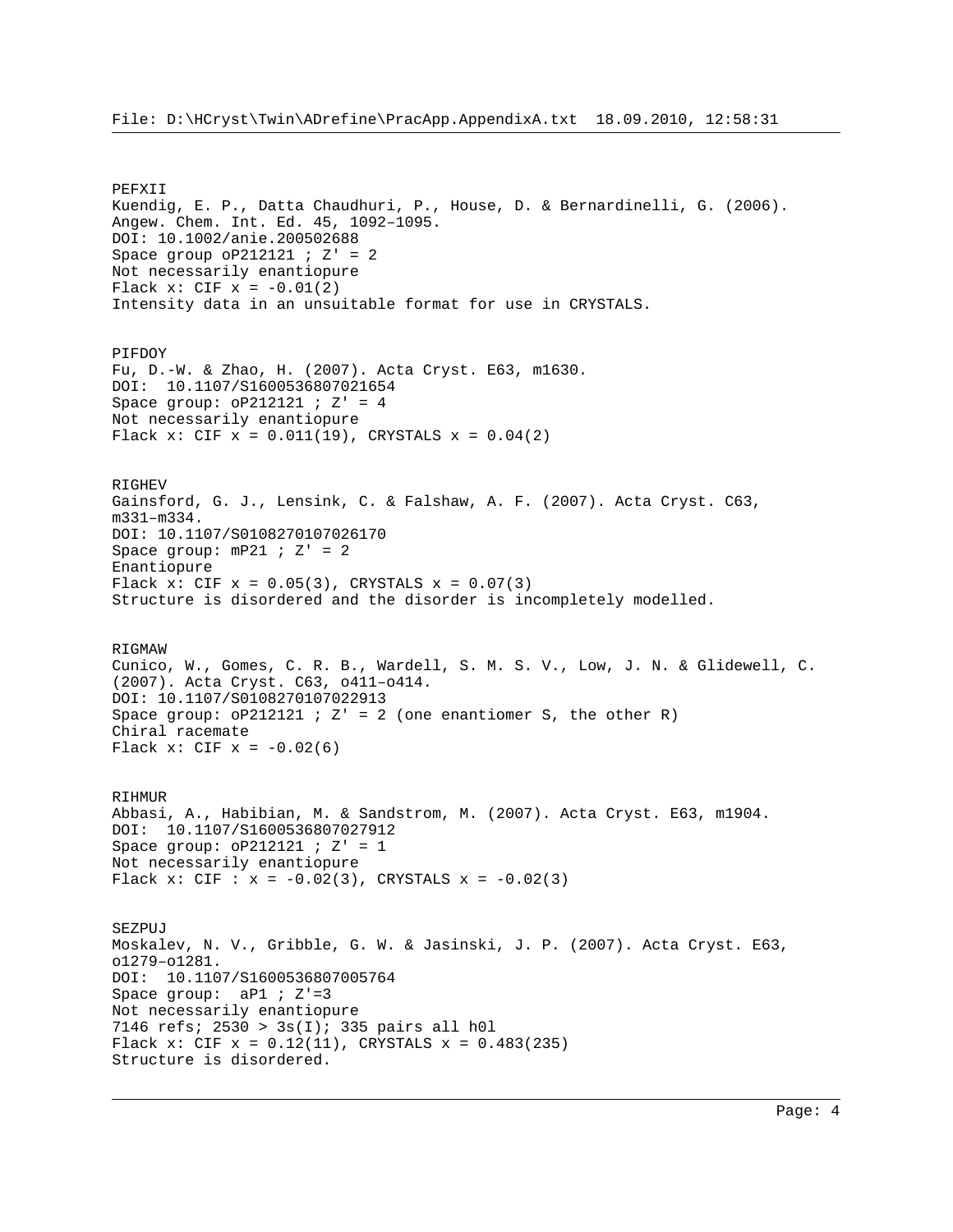SIHDET King, G., Bergin, E., Muller-Bunz, H. & Gilheany, D. G. (2007). Acta Cryst. E63, o3278. DOI: 10.1107/S1600536807029479 Space group: oP212121 ; Z' = 1 Enantiopure 6693 refs; 5390 > 3s(I); 2860 pairs Flack x: CIF  $x = -0.02(8)$ , CRYSTALS  $x = -0.033(79)$ TIBCAJ Scharwitz, M., Schafer, S., van Almsick, T. & Sheldrick, W. S. (2007). Acta Cryst. E63, m1111–m1113. DOI: 10.1107/S1600536807011750 Space group:  $oP212121$  ;  $Z' = 1$ Bulk compound is a racemate from a non-enantiospecific synthesis. Flack x: CIF  $x = -0.039(14)$ , CRYSTALS  $x = 0.03(2)$ , Hooft  $y = 0.5$ TIBFIU Ma, A.-Q. (2007). Acta Cryst. E63, m1073–m1075. DOI: 10.1107/S1600536807011865 Space group:  $mP21$  ;  $Z' = 1$ Achiral molecule Flack x: CIF  $x = 0.01(1)$ , CRYSTALS  $x = 0.45(2)$ , Hooft  $y = -0.5$ In the author's intensity data file,  $F^{**}2(hkl)$  model =  $F^{**}2(-h-k-1)$  model for all reflections. TICFIV Cymborowski, M., Chruszcz, M., Dauter, Z. & Minor,W. (2007). Acta Cryst. E63, o1557–o1559. DOI: 10.1107/S1600536807009129 Space group:  $mC2$  ;  $Z' = 1$ Enantiopure Flack x: CIF  $x = -0.01(2)$ , CRYSTALS  $x = -0.01(2)$ **UDUSIW** Ghadimi, S., Valmoozi, A. A. E. & Pourayoubi, M. (2007). Acta Cryst. E63, o3260. DOI: 10.1107/S1600536807028838 Space group:  $aPI$  ;  $Z' = 1$ Not necessarily enantiopure 2791 refs; 2622 > 3s(I); 1328 pairs Flack x: CIF  $x = -0.03(7)$ , CRYSTALS  $x = -0.006(72)$ UNEVAK01 Zhu, H.-Y. & Jiang, S.-D. (2007). Acta Cryst. E63, o2833. DOI: 10.1107/S1600536807019770 Space group:  $aP1$  ;  $Z'=2$ Enantiopure 4322 refs; 3228 > 3s(I); 678 pairs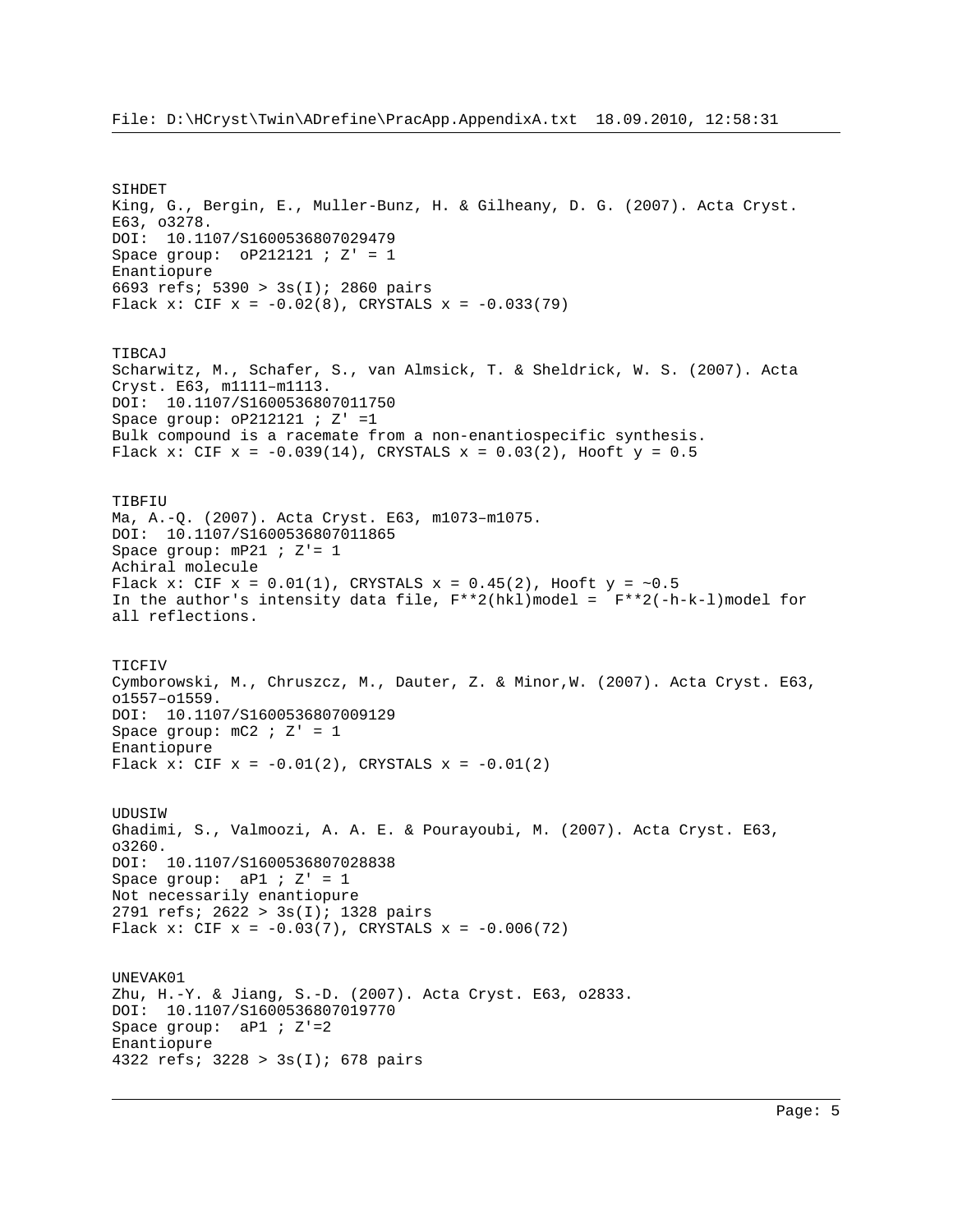File: D:\HCryst\Twin\ADrefine\PracApp.AppendixA.txt 18.09.2010, 12:58:31 Flack x: CIF  $x = -0.03(7)$ , CRYSTALS  $x = -0.049(153)$ Disorder was not modelled. Strong correlations within the disorder. WIGWUF Bekaert, A., Lemoine, P., Brion, J. D. & Viossat, B. (2007). Acta Cryst. E63, o3187–o3189. DOI: 10.1107/S1600536807027158 Space group:  $aPI$  ;  $Z' = 1$ Chiral molecule Flack x: CIF  $x = -0.016(10)$ , CRYSTALS  $x = 0.01(1)$ XICNED Chantrapromma, S., Jindawong, B., Fun, H.-K. & Patil, P. S. (2007). Acta Cryst. E63, o2321–o2323. DOI: 10.1107/S1600536807016078 Space group:  $aPI$  ;  $Z' = 1$ Not necessarily enantiopure Flack x: CIF  $x = 0.012(7)$ , CRYSTALS  $x = 0.02(1)$ XIFSIP Xia, C.-N., Li, B.-W., Hu, W. & Zhou, W. (2007). Acta Cryst. E63, o3107. DOI: 10.1107/S1600536807026803 Space group:  $aP1$  ;  $Z'=2$ Enantiopure 4861 refs; 4133 > 3s(I); 1048 pairs Flack x: CIF  $x = 0.00(5)$ , CRYSTALS  $x = 0.051(62)$ XORXEH II in Breydo, L., Barnes, C.L., & Gates, K.S. (2002). Acta Cryst. C58, o447. DOI: 10.1107/S0108270102007503 Space group:  $aPI$  ;  $Z' = 1$ Enantiopure 2820 refs; 2651 > 3s(I); 908 pairs Flack x: CIF  $x = 0.07(7)$ , CRYSTALS  $x = 0.10(7)$ YIDJIF Chartrand, D., Theobald, I. & Hanan, G. S. (2007). Acta Cryst. E63, m1561. DOI: 10.1107/S1600536807020259 Space group:  $aPI$  ;  $Z' = 1$ Not necessarily enantiopure Flack x: CIF  $x = 0.041(5)$ , CRYSTALS  $x = 0.048(4)$ YIFZAP Gowda, B. T., Nayak, R., Kozisek, J., Tokarcik, M. & Fuess, H. (2007). Acta Cryst. E63, o2967. DOI: 10.1107/S1600536807024221 Space group:  $mPc$  ;  $Z' = 1$ Achiral molecule Room temperature data collection Flack  $x: CIF x = -0.1(3)$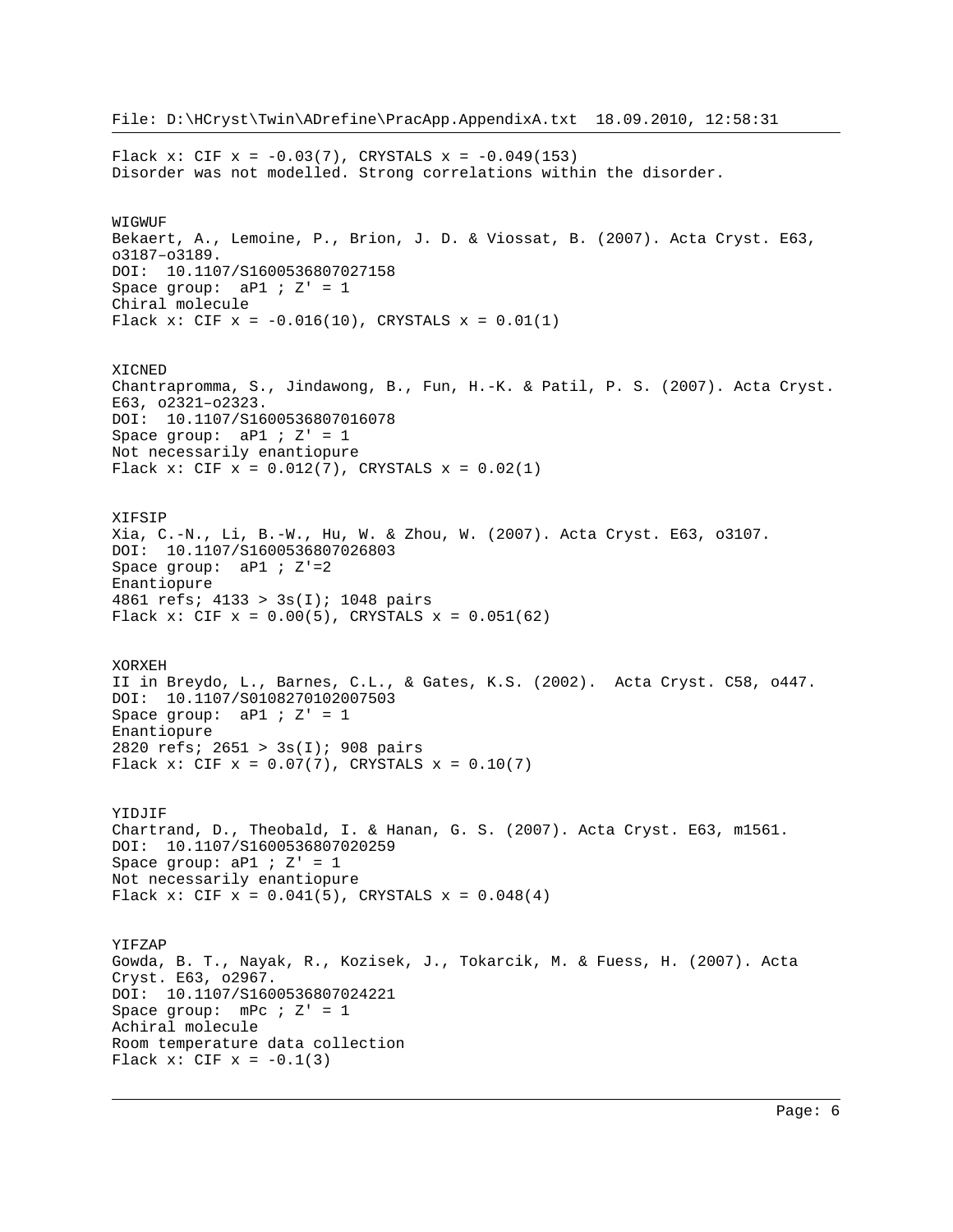```
YINLEM
Larsonneur, A.-M., Turpin, R., Castan, P. & Bernardinelli, G. (1994).
Inorganica Chimica Acta 227, 85-90.
DOI: N/A
Space group: ofdd2 ; Z' = 0.5Flack x: CIF x = 0.01(1)In entry in the CSD, there are two errors:
   (1) The Cl atom is in the wrong position, inverted with respect to the Au
atom
   (2) There is more than one asymmetric unit in the atom list
Intensity data in an unsuitable format for use in CRYSTALS.
ZAYWIJ
3 in Clegg, W., Dunbar, J.M., Elsegood, M.R.J., Jackson, R.F.W. & Palmer, N.J.
(1995). Acta Cryst., C51, 1950.
DOI: 10.1107/S0108270195004276
Space group: aPI ; Z' = 2Enantiopure
1601 refs; 1483 > 3s(I); 245 pairs
Flack x: CIF x = -0.03(14), CRYSTALS x = 0.16(23)ZUHWEE
Bratovanov, . Linden, A. & Bienz S. (1996). Acta Cryst. C52, 1045.
DOI: 10.1107/S0108270195014338
Space group: aP1 ; Z'=2
Enantiopure
13158 refs; 9082 > 3s(I); 5646 pairs
Flack x: CIF x = -0.02(7), CRYSTALS x = 0.01(8)9BER01
Bernardinelli, G. Private communication. K H (2R,3R) tartrate
Space group: oP212121 ; Z' = 1Intensity data in an unsuitable format for use in CRYSTALS.
9YAN01
Yang, H., Costin, G., Keogh, J., Lu, R. & Downs, R. T. (2007). Acta Cryst. E63,
i53–i55.
DOI: 10.1107/S1600536807003029
Space group: oP212121 ; Z' = 1
Achiral "molecule"
Not in CSD (It is a mineral structure)
Flack x: CIF x = -0.01(3)
```